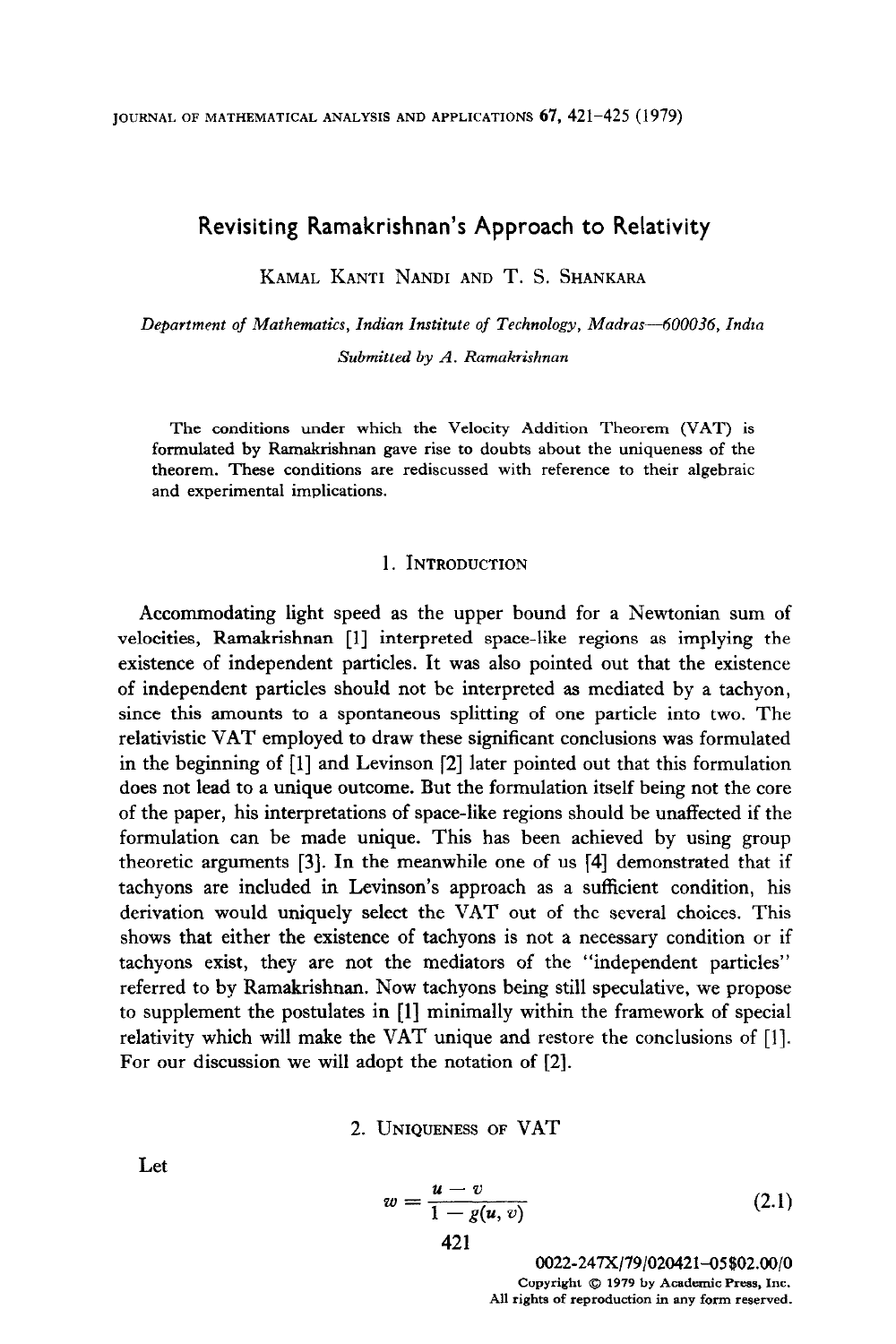where  $g(u, v)$  is such that

$$
u, v < 1 \qquad \text{implies} \qquad w < 1 \tag{2.2}
$$

As

$$
u, v \to 0 \qquad g(u, v) \to 0 \tag{2.3}
$$

As

$$
u, v \to 1 \qquad g(u, v) \to v, u \tag{2.4}
$$

$$
g(u, v) = g(v, u) = g(-u, -v)
$$
 (2.5)

[Ramakishnan himself has enumerated only the conditions (2.2)-(2.4) and (2.5) is imposed by Levinson from a general symmetry consideration].

Further let  $h(x)$  satisfy  $h(1) = 1$  and  $0 \le h(x) < 1$ ,  $0 \le x < 1$ . Let  $[1 - h(x)]/(1 - x) \leqslant A$ ,  $0 \leqslant x < 1$  for some A. Let  $F(x, r)$  be defined for  $|x| \leqslant 1, 0 \leqslant r \leqslant 2$  and let

$$
F(x, r) \geqslant 0 \qquad x \geqslant 0
$$
  

$$
F(x, r) < \min\left(2, \frac{1}{4A^2}\right) \qquad x < 0.
$$

Then Levinson proved that

$$
g(u, v) = uv - uvF(uv, u2 + v2)(1 - h(u2))(1 - h(v2))
$$

satisfies (2.2)–(2.5) and not only  $g(u, v) = uv$  as was supposed in [1].

We now supplement these conditions by the postulate of a unique inversion of (2.1) viz.,

(\*) The unique inverse of (2.1) is given by replacing u by w and w by u and v by  $-v$ .

From this it follows that the most general form of  $g(u, v)$  is

$$
g(u, v) = \alpha(v) + u\beta(v) \qquad (2.6)
$$

since otherwise it will not be possible to solve  $(2.1)$  uniquely for u in terms of w and v for all values of w and  $v < 1$ . Now  $g(u, v) = uv$  follows uniquely since the conditions (2.3) and (2.4) when imposed in (2.6) give  $\alpha(v) = 0$  and  $\beta(v) = v$ .

### 3. UNIQUENESS OF THE LORENTZ TRANSFORMATION (LT)

The condition (2.3) appears to give rise to another type of ambiguity discussed in  $[5]^1$  which is however removed by the specific form of  $(2.1)$ . In order to estimate the crucial nature of the form of (2.1) in relation to (2.3), we will

<sup>&</sup>lt;sup>1</sup> We thank Prof. A. Ramakrishnan for bringing it to our notice.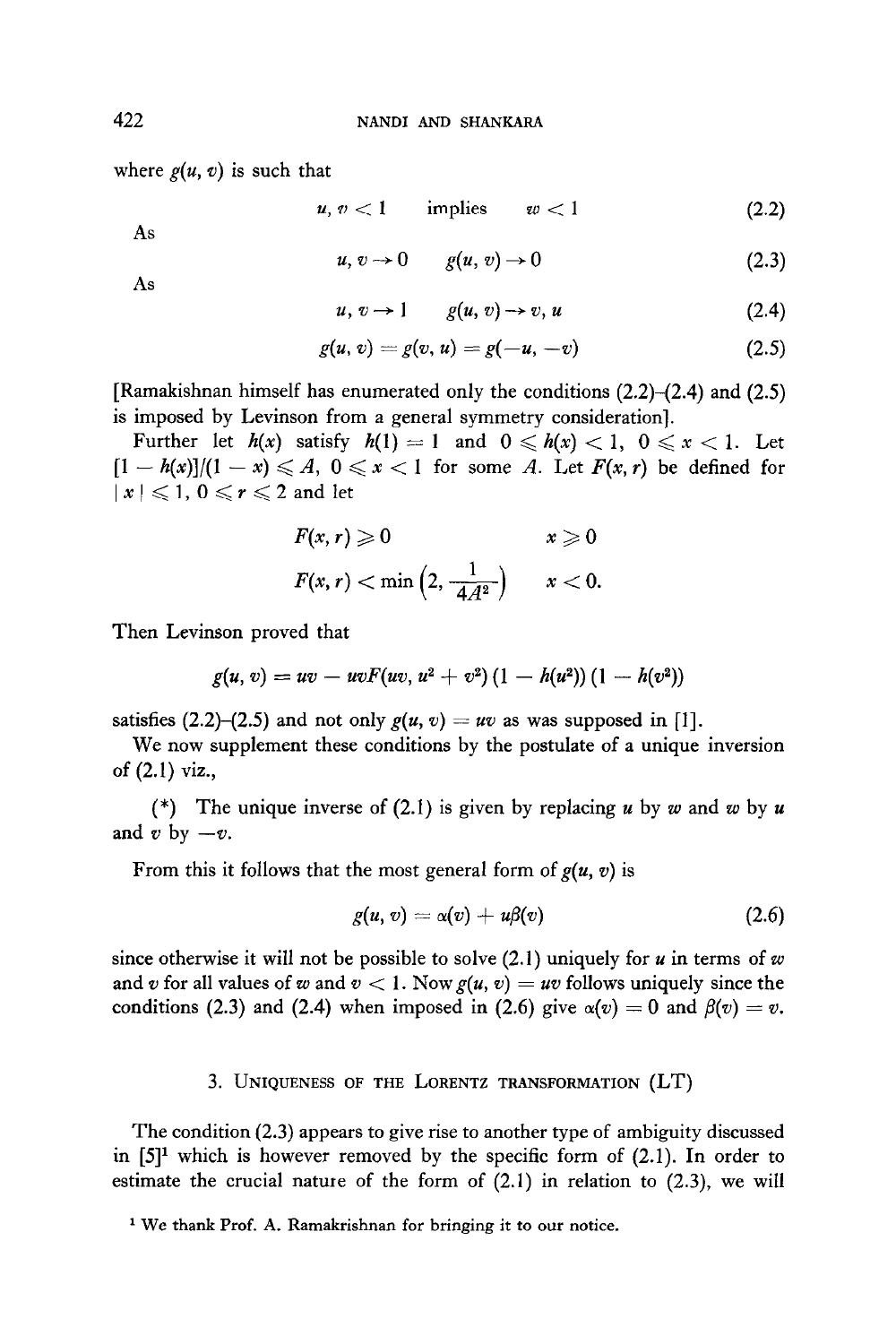discuss the problem from a different angle and we do it in Minkowski representation.

The velocity vector is *defined* as

$$
U=\left(\frac{dx}{d\tau},\frac{idt}{d\tau}\right)
$$

where  $\tau$  is the invariant proper time since such a definition ensures the invariance of  $U^2$  in the "simplest" way. Thereby the spatial and temporal parts of  $U$  become

$$
U = \left(\frac{u}{(1 - u^2)^{1/2}}, \frac{i}{(1 - u^2)^{1/2}}\right), \qquad U^2 = -1. \tag{3.1}
$$

Further the momentum vector is *defined* as

$$
P = m_0 U, \qquad P^2 = -m_0^2 \tag{3.2}
$$

where  $m_0$  is the invariant proper mass. Also the force is defined as

$$
F = \frac{dP}{d\tau} \tag{3.3}
$$

so that the ordinary 3-force is given by

$$
\mathbf{f} = \frac{d\mathbf{P}}{dt} = \frac{d}{dt} \left( \frac{m_0 \mathbf{u}}{(1 - u^2)^{1/2}} \right). \tag{3.4}
$$

This 3-force developes two components one parallel to  $\mathbf u$  and another parallel to  $du/dt$  giving rise to two effective masses, a transverse mass  $m_0(1 - u^2)^{-1/2}$ and a longitudinal mass  $m_0(1 - u^2)^{-3/2}$ . For consistency with the definition of momentum we pass a rule that only the tranverse mass is to be retained as the mass [6]. These ambiguities naturally give rise to inconistencies in a relativistic formulation of statics [7] and elsewhere.

At first sight it appears that this chain of definitions can be set right with a different definition of the velocity vector. For e.g., one may take

$$
U = (u, i(1 + u2)1/2)
$$
\n(3.5)

which also ensures  $U^2 = -1$  and in which the spatial part coincides with the Newtonian velocity. This will at once ensure a 4-momentum in which the spatial part coincides with the Newtonian momentum. Thus (3.5) leaves the spatial part of 4-vectors unaltered from their Newtonian counterparts, but introduces changes only in the temporal part so as to protect the relativistic invariants.

While all this is gratifying from a conservative point of view, the changes that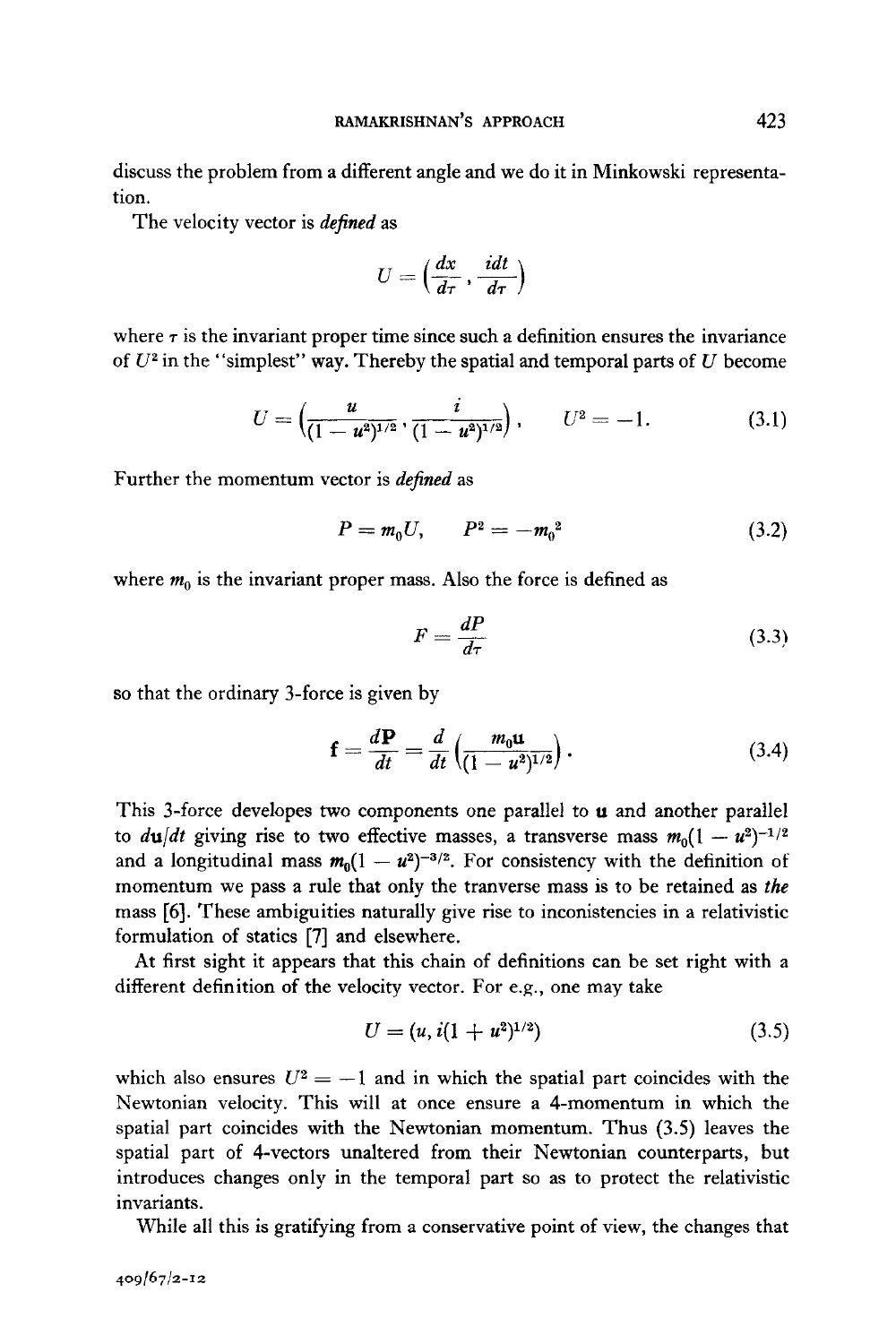(3.5) introduces into the conventional LT is disturbing. The new LT for one dimensional motion would be

$$
\xi' = (1 + u^2)^{1/2} \xi + u\eta
$$
  
\n
$$
\eta' = (1 + u^2)^{1/2} \eta + u\xi
$$
\n(3.6)

where  $\xi = x$  or p and  $\eta = t$  or E respectively. This gives  $(p'/E')_{p=0}$  $u(1 + u^2)^{-1/2}$  and not u. If one requires that  $(p'/E')_{p=0} \rightarrow u$  for  $u \rightarrow 0$  only in the limit as in (2.3), the transformation (3.6) will continue to give the correct velocity. Indeed any transformation

$$
\xi' = (1 + f^2(u))^{1/2} \xi + f(u) \eta
$$
  
\n
$$
\eta' = (1 + f^2(u))^{1/2} \eta + f(u) \xi
$$
\n(3.7)

where  $f(u) = -f(-u)$  to meet the demands of (\*) and  $f(u) \rightarrow u$  as  $u \rightarrow 0$  in the limit would also be a LT. Therefore what distinguishes the conventional LT is that  $(P'/E')_{v=0} = u$  for any  $u < 1$  and not only in the limit as  $u \rightarrow 0$ . In the velocity space this requirement is precisely met in ref. [l] by the specific form of (2.1) where the constraint is taken as  $w \rightarrow u - v$  (and not  $\rightarrow 0$  as misquoted in Equation 1b of ref. [4]) as  $u, v \rightarrow 0$ .

## 4. A REMARK

The algebraic nature of the splitting of  $U$  as in (3.5) implies a relative velocity  $u$  (1 +  $u^2$ )<sup>-1/2</sup> and not u as in (3.1). Mathematically this rules out any other splitting than (3.1). But a generally unnoticed situation in high energy experimental relativity which continue to cause concern about it is the following [8, 9]: For obvious reasons the velocity of a high energy particle is not measured directly by the ratio of the distance covered to the transit time as in classical mechanics. But whatever value one obtains for the velocity by any other method, it is seldom used in solving problems of high energy physics since even a trivial error in its value leads to very large differences for the energy and momentum because of the factor  $(1 - u^2)^{-1/2}$  in (3.1). Therefore the problems are stated in terms of energy and the invariant relation

$$
E^2 - P^2 = m_0^2 \tag{4.1}
$$

is used to find the momentum. The velocity is only derived from the expression  $P/E = u$  which is itself a consequence of (3.1). In this sense, there does not exist a high energy experiment which constitues an independent and unrestricted verification of the concept that the velocity continues to be  $u$  even when it is large but  $\lt 1$ . A possible situation might be that when a charged particle is